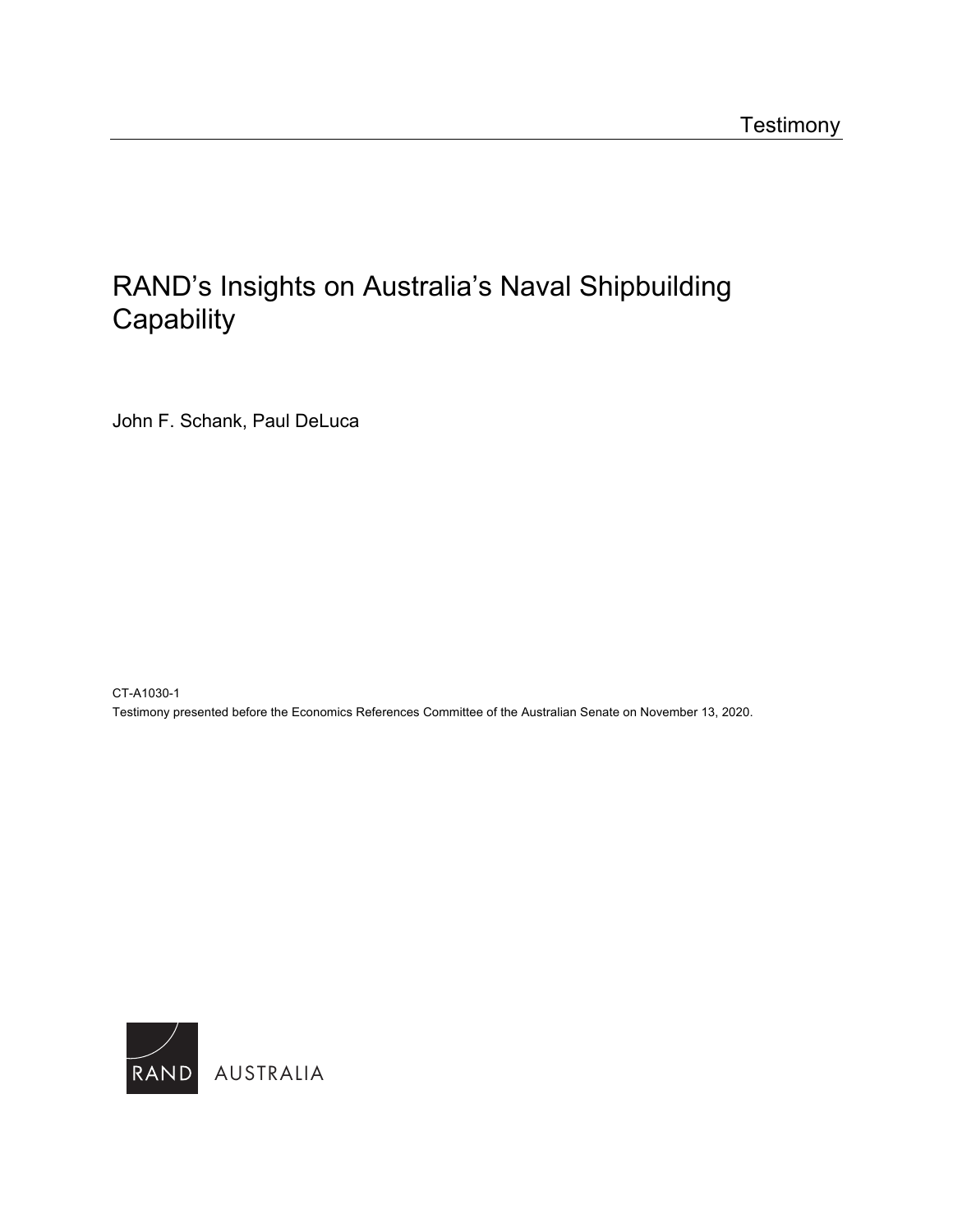For more information on this publication, visit [www.rand.org/pubs/testimonies/CTA1030-1.html](http://www.rand.org/pubs/testimonies/CTA1030-1.html) 

**Testimonies** 

RAND testimonies record testimony presented or submitted by RAND associates to federal, state, or local legislative committees; international legislative bodies; government-appointed commissions and panels; and private review and oversight bodies.

> Published by the RAND Corporation, Santa Monica, Calif. © Copyright 2020 RAND Corporation RAND® is a registered trademark.

Limited Print and Electronic Distribution Rights

This document and trademark(s) contained herein are protected by law. This representation of RAND intellectual property is provided for noncommercial use only. Unauthorized posting of this publication online is prohibited. Permission is given to duplicate this document for personal use only, as long as it is unaltered and complete. Permission is required from RAND to reproduce, or reuse in another form, any of its research documents for commercial use. For information on reprint and linking permissions, please visit [www.rand.org/pubs/permissions.html.](http://www.rand.org/pubs/permissions.html) 

[www.rand.org](http://www.rand.org)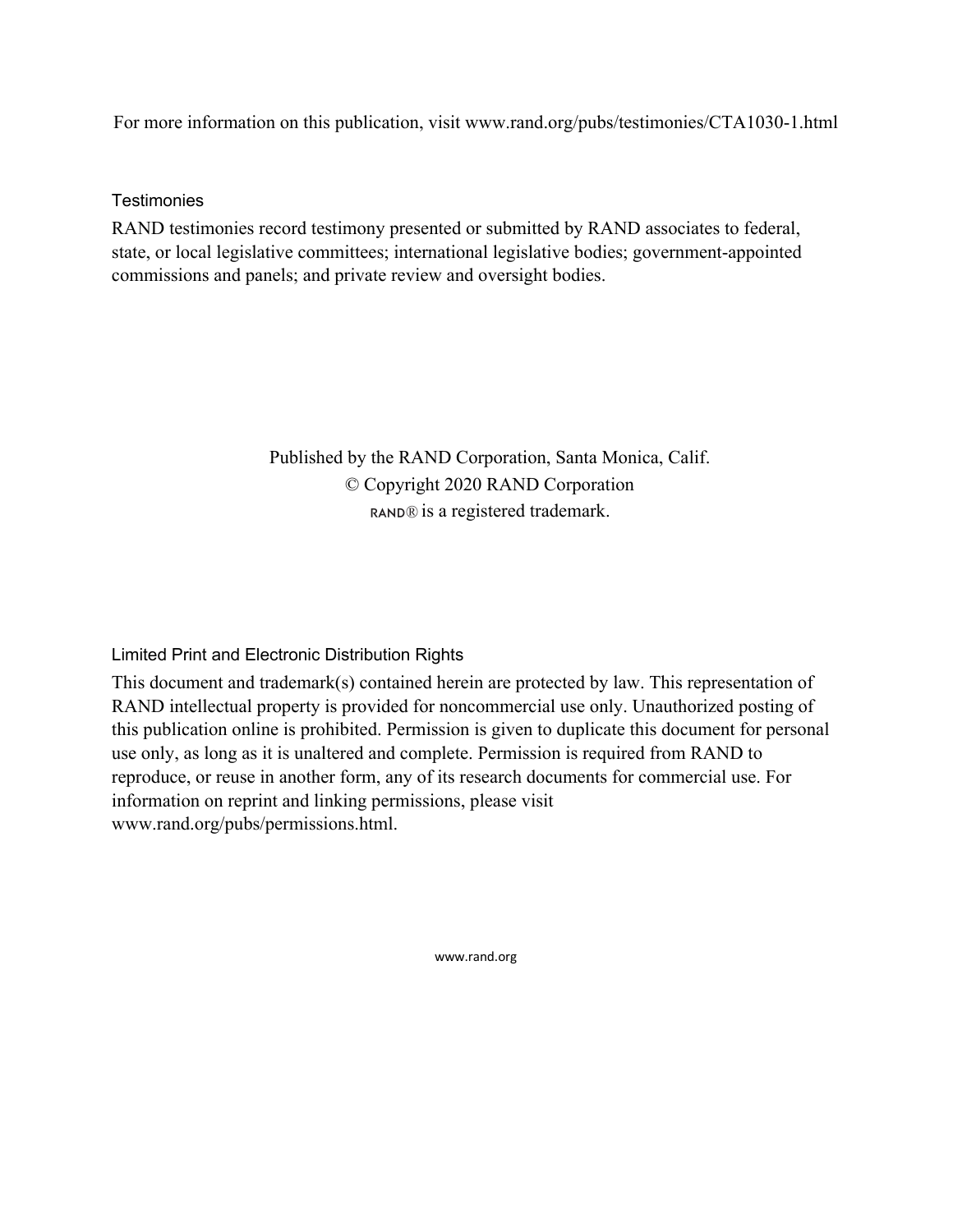*RAND's Insights on Australia's Naval Shipbuilding Capability*

Testimony of John F. Schank and Paul DeLuca<sup>1</sup> The RAND Corporation<sup>2</sup>

Before the Economics References Committee Australian Senate

November 13, 2020

e appreciate the opportunity to meet with the Senate Economics References We appreciate the opportunity to meet with the Senate Economics<br>Committee. We are sorry we are not able to be there in person.

Researchers at the RAND Corporation have studied shipbuilding issues in the United States and the United Kingdom for more than 30 years. During the past decade, we have used our knowledge and expertise to help the Commonwealth of Australia understand the cost, benefits, and challenges of national shipbuilding strategies and decisions. We have provided lessons learned on the *Collins*-class submarine program, estimated the need for and the availability of technical personnel to design a submarine in Australia, and assisted the Future Frigate prime contractor decision by evaluating the costs versus capabilities of approximately 20 existing warship designs. These are just a few of our numerous projects that have supported the Australian Defence Force as it moves to enhance its capabilities.

Your invitation to today's meeting specifically referred to the 2015 report titled *Australia's Naval Shipbuilding Industrial Enterprise: Preparing for the 21st Century*. 3 At the request of the Australian Department of Defence's 2015 White Paper Enterprise Management team, in this report, we analysed the capability of the shipbuilding and ship repair industrial bases in Australia

 $<sup>1</sup>$  The opinions and conclusions expressed in this testimony are the authors' alone and should not be interpreted as</sup> representing those of the RAND Corporation, RAND Australia, or any of the sponsors of its research.

<sup>&</sup>lt;sup>2</sup> The RAND Corporation is a research organization that develops solutions to public policy challenges to help make communities throughout the world safer and more secure, healthier and more prosperous. RAND is nonprofit, nonpartisan, and committed to the public interest. The RAND Corporation (Australia) Pty Ltd is a for-profit subsidiary of the RAND Corporation.

<sup>&</sup>lt;sup>3</sup> John Birkler, John F. Schank, Mark V. Arena, Edward G. Keating, Joel B. Predd, James Black, Irina Elena Danescu, Dan Jenkins, James G. Kallimani, Gordon T. Lee, Roger Lough, Robert Murphy, David Nicholls, Giacomo Persi Paoli, Deborah Peetz, Brian Perkinson, Jerry M. Sollinger, Shane Tierney, and Obaid Younossi, *Australia's Naval Shipbuilding Industrial Enterprise: Preparing for the 21st Century*, Santa Monica, Calif.: RAND Corporation, RR-1093-AUS, 2015. As of November 10, 2020: [https://www.rand.org/pubs/research\\_reports/RR1093.html](https://www.rand.org/pubs/research_reports/RR1093.html)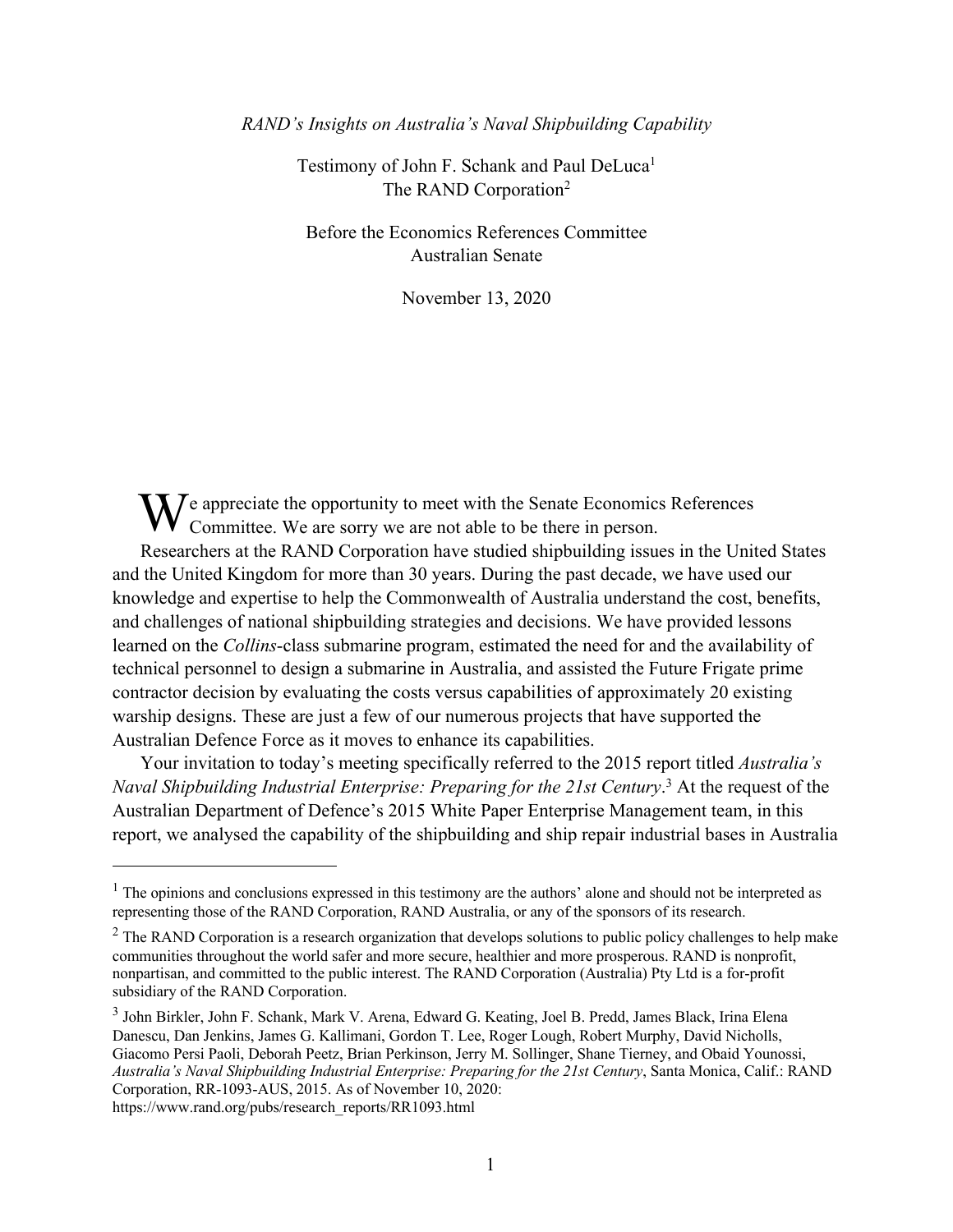to meet the demands of then-current and future naval surface ship programs. Our research was aimed to help Australia's defence policymakers in the following three ways:

- 1. providing an understanding of the capacity and associated costs of Australia's naval shipbuilding industrial base to implement the country's then-planned acquisition programs
- 2. gauging how alternative acquisition requirements, programs, build strategies, quantities, and related costs and schedules might affect the capacity of that industrial base
- 3. measuring the economic effects of the industry throughout Australia.

We evaluated the pros and cons of the following three options:

- 1. building the naval surface ships on Australia's acquisition list entirely in-country
- 2. building them partially in-country and partially overseas
- 3. having them built at shipyards overseas.

Each strategy had costs and risks. We concluded that domestic production of naval ships in Australia would carry a price premium (estimated as 30 to 40 percent compared with the cost of similar ships built abroad). This premium was largely caused by the need to recreate a production workforce with each new class of vessels. The premium to build in Australia could be lowered if the government adopted a continuous build strategy to avoid having to reconstitute industrial, supplier, and management capabilities with each new ship program; had mature designs when production started; and minimised changes during production. These measures (and a cultural shift in industry toward continuous improvement) could cut this premium in half.

Such an approach would require specific steps. These included filling the gap between the end of the Air Warfare Destroyer program and the start of Future Frigate construction and adopting a continuous build strategy that started a new surface combatant every 18 to 24 months. There would be some challenges with replacing *ANZAC*-class ships in a timely manner, but they could be overcome with careful management of the current and future fleets.

Our research suggested that there might be economic benefits associated with shipbuilding, especially when it occurred in areas that would otherwise have slack in their labour forces. However, the benefits were unclear and would largely depend on broader economic conditions in Australia.

Much has happened in the five years since our study was published. The 2015 report formed much of the basis of the 2017 Naval Shipbuilding Plan. The BAE Global Combat Ship has been chosen as the basis for the Future Frigate, Offshore Patrol Vessels are being built at the Osbourne shipyard to help fill the gap between the end of Air Warfare Destroyer construction and the start of Future Frigate construction, and the Future Frigate program is planning a drumbeat of two years to help support continuous naval shipbuilding in Australia. Because of the current status of the Future Frigate program and the potential effects of the coronavirus disease 2019 pandemic, the Australian government will have to carefully balance starting production to minimise any workforce gap versus delaying the start of construction to achieve better design maturity.

The submarine program has made similar progress: The Department of Defence has chosen Naval Group to design and build the *Attack*-class submarine, and that design effort is underway.